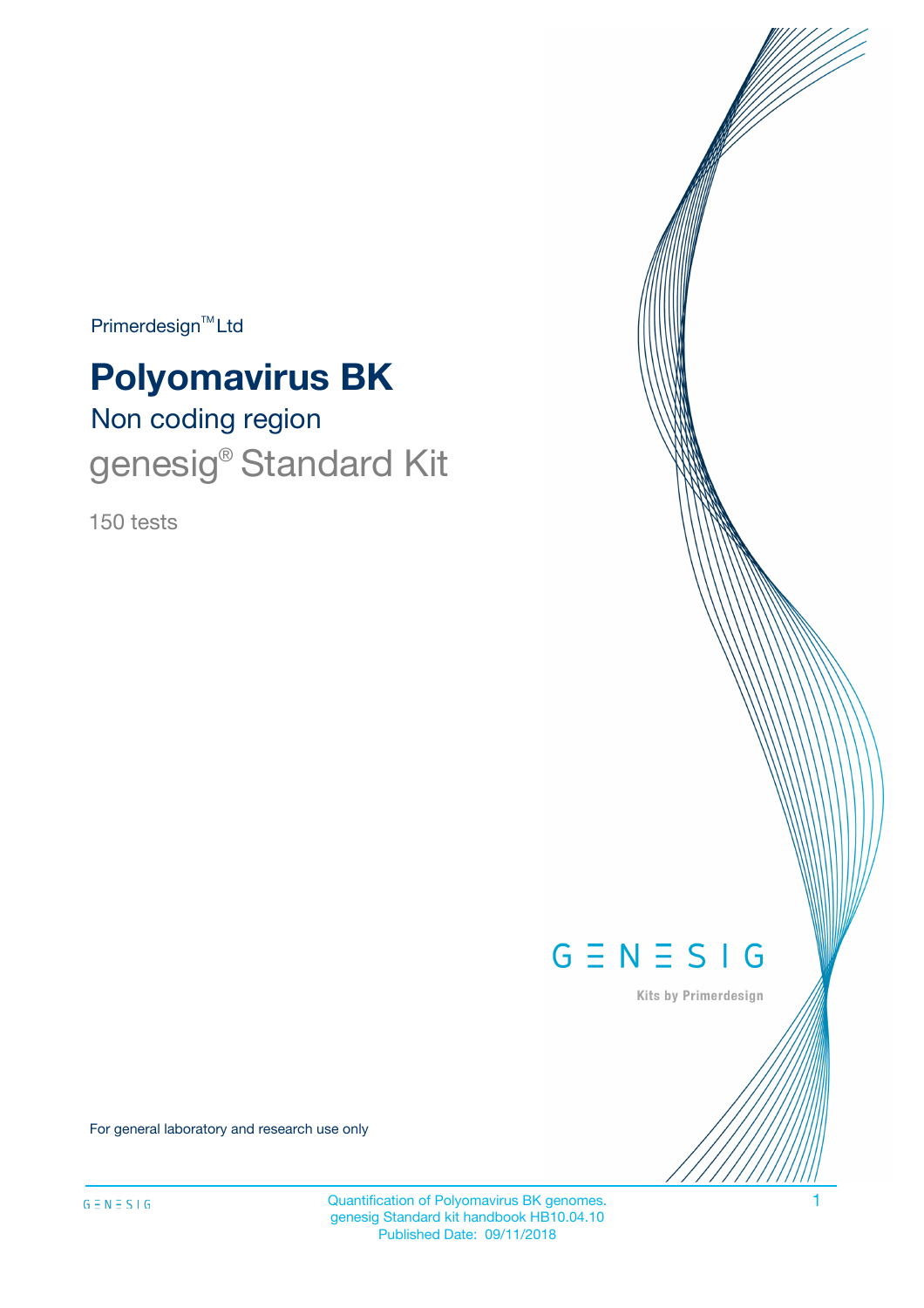# Introduction to Polyomavirus BK

Polyomavirus is the sole genus of viruses within the family Polyomaviridae. Polyomaviruses are DNA-based (double-stranded DNA,~5000 base pairs, circular genome), small (40-50 nanometers in diameter), and icosahedral in shape, and do not have a lipoprotein envelope. They are potentially oncogenic (tumor-causing); they often persist as latent infections in a host without causing disease, but may produce tumors in a host of a different species, or a host with an ineffective immune system. The name polyoma refers to the viruses' ability to produce multiple (poly-) tumors (-oma).

Until recently, the family of Polyomaviridae contained only one genus (Polyomavirus). The recent expansion of known Polyomaviruses called for reclassification of the family into 3 genera: Orthopolyomavirus, Wukipolyomavirus, and Avipolyomavirus.

There are four polyomaviruses found in humans: JC virus, which can infect the respiratory system, kidneys, or brain (sometimes causing the fatal progressive multifocal leukoencephalopathy in the latter case), and BK virus, which produces a mild respiratory infection and can affect the kidneys of immunosuppressed transplant patients. Both viruses are very widespread: approximately 80 percent of the adult population in the United States have antibodies to BK and JC.

KI (Karolinska Institute) and WU (Washington University) viruses are recently discovered polyomaviruses. They are closely related to each other and have been isolated from respiratory secretions. These viruses, discovered almost simultaneously in 2007, were the first of an expanding group of polyomaviruses found to naturally infect humans beyond JCV and BKV.

In Jan 2008, a new species, Merkel cell polyoma virus, was described as the likely causative agent of Merkel skin cancer.

All the polyomaviruses are highly common childhood and young adult infections. Most of these infections appear to cause little or no symptoms. These viruses are probably lifelong persistent among almost all adults. Diseases caused by human polyomavirus infections are most common among persons who become immunosuppressed by AIDS, old age or after transplantation.

For nearly 40 years, only two polyomaviruses were known to infect humans. Genome sequencing technologies have recently discovered seven additional human polyomaviruses, including one causing most cases of Merkel cell carcinoma and another associated with transplant-associated dysplasia (TSV), that are natural infections of humans. Discovery of these polyomaviruses and other new—but previously undiscovered—viruses may provide clues to the aetiology for human diseases.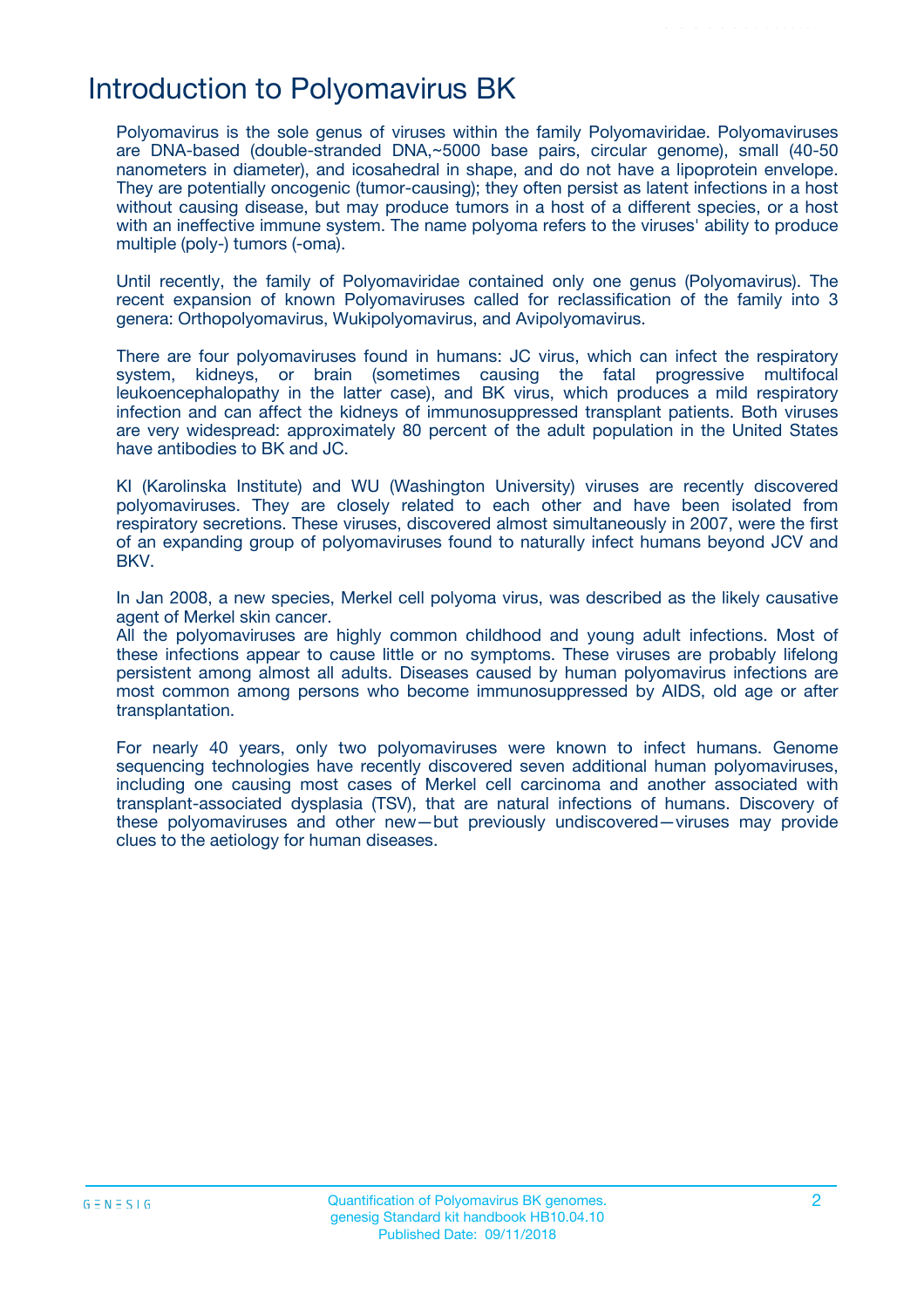# **Specificity**

The Primerdesign genesig Kit for Polyomavirus BK (BKV) genomes is designed for the in vitro quantification of BKV genomes. The kit is designed to have a broad detection profile. Specifically, the primers represent 100% homology with over 95% of the NCBI database reference sequences available at the time of design.

The dynamics of genetic variation means that new sequence information may become available after the initial design. Primerdesign periodically reviews the detection profiles of our kits and when required releases new versions.

The primers have 100% homology with over 95% of reference sequences in the NCBI database therefore have a very broad quantification profile. The primers have a low homology to the type JC stain and are not predicted to detect on JC isolates.

If you require further information, or have a specific question about the detection profile of this kit then please send an e.mail to enquiry@primerdesign.co.uk and our bioinformatics team will answer your question.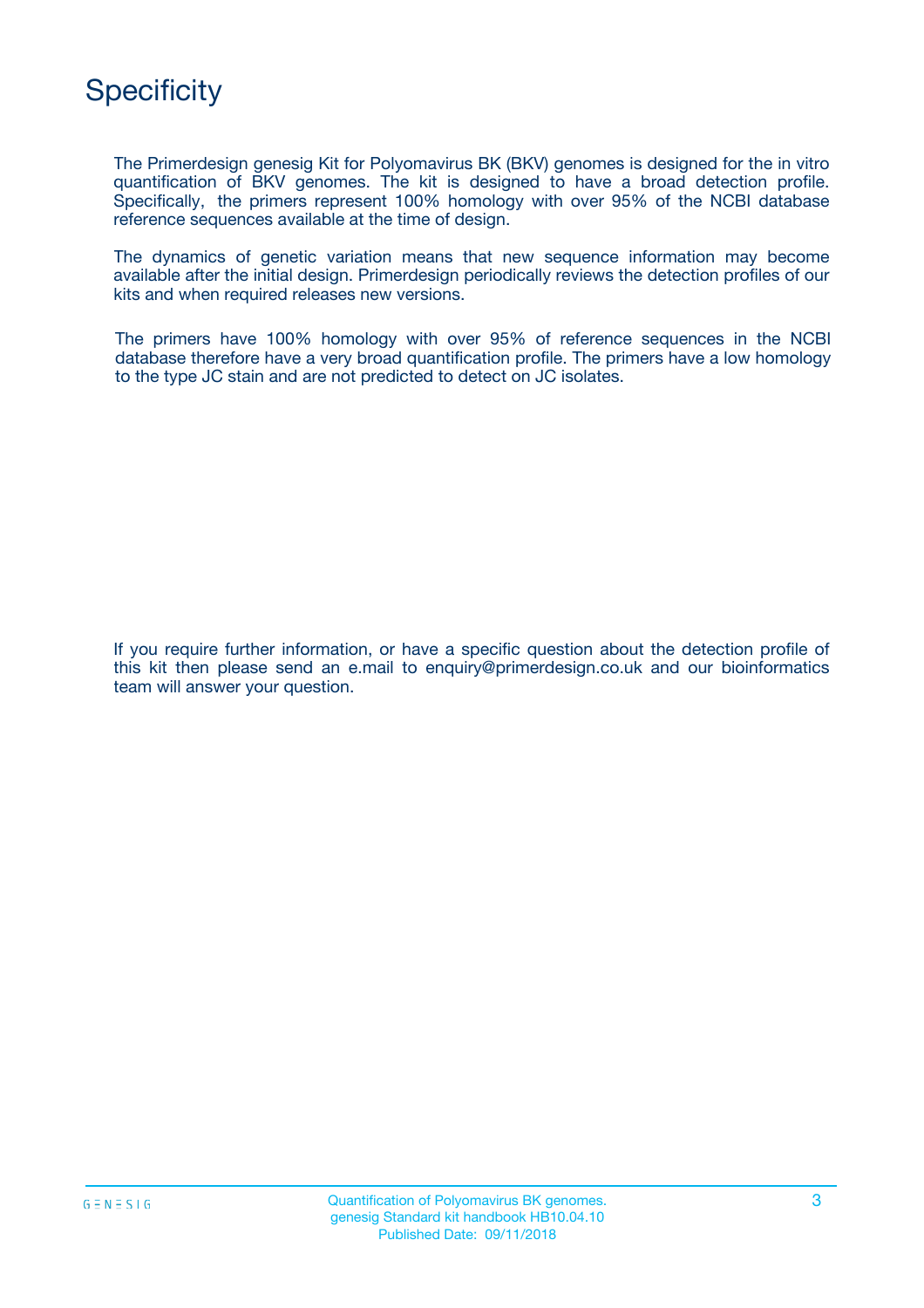# Kit contents

- **BKV specific primer/probe mix (150 reactions BROWN)** FAM labelled
- **BKV positive control template (for Standard curve RED)**
- **RNase/DNase free water (WHITE)** for resuspension of primer/probe mixes
- **Template preparation buffer (YELLOW)** for resuspension of positive control template and standard curve preparation

# Reagents and equipment to be supplied by the user

### **Real-time PCR Instrument**

#### **Extraction kit**

This kit is recommended for use with genesig Easy DNA/RNA extraction kit. However, it is designed to work well with all processes that yield high quality RNA and DNA with minimal PCR inhibitors.

#### **oasig**TM **lyophilised or Precision**®**PLUS 2X qPCR Master Mix**

This kit is intended for use with oasig or PrecisionPLUS2X qPCR Master Mix.

**Pipettors and Tips**

**Vortex and centrifuge**

**Thin walled 1.5 ml PCR reaction tubes**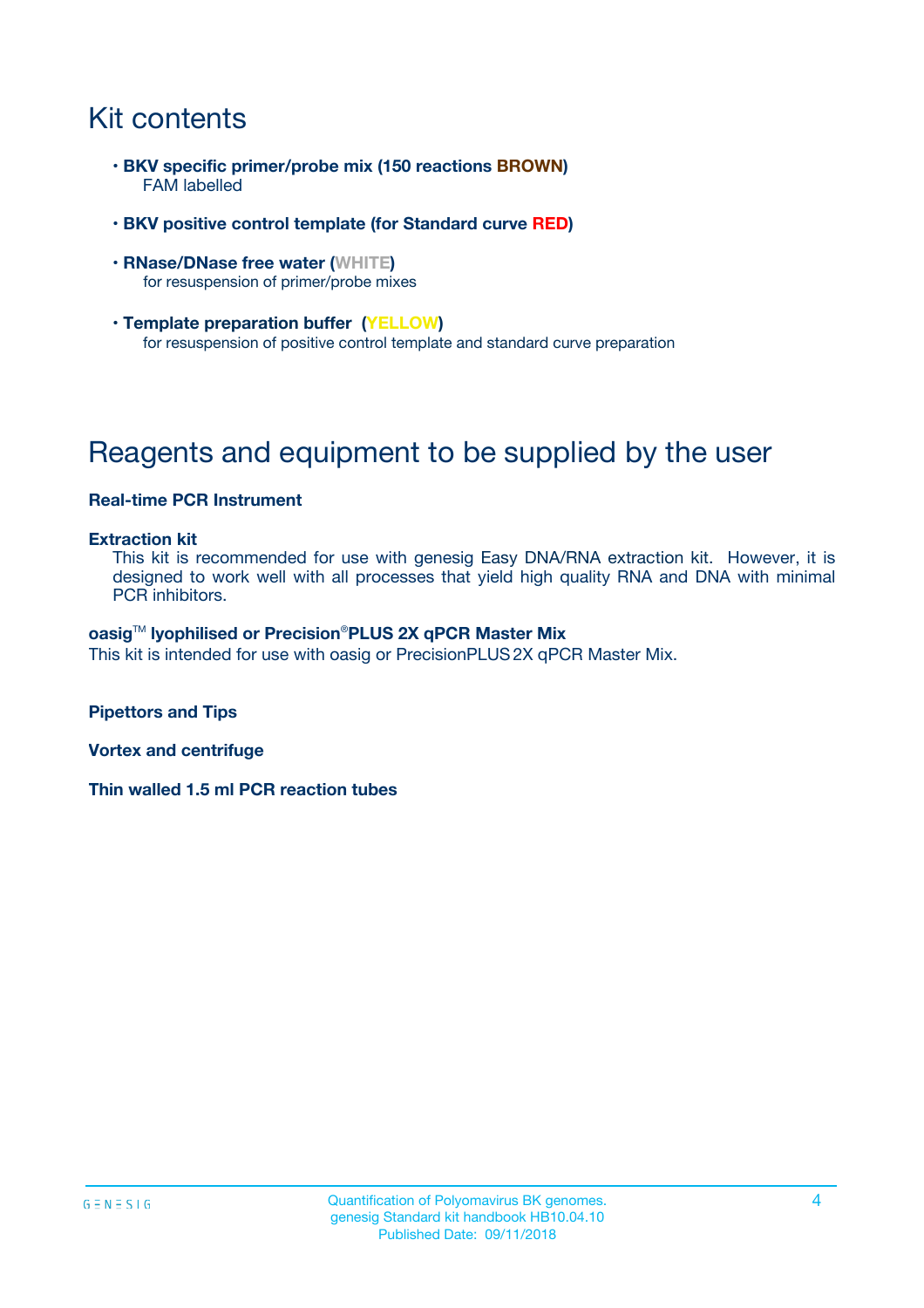### Kit storage and stability

This kit is stable at room temperature but should be stored at -20ºC on arrival. Once the lyophilised components have been resuspended they should not be exposed to temperatures above -20°C for longer than 30 minutes at a time and unnecessary repeated freeze/thawing should be avoided. The kit is stable for six months from the date of resuspension under these circumstances.

If a standard curve dilution series is prepared this can be stored frozen for an extended period. If you see any degradation in this serial dilution a fresh standard curve can be prepared from the positive control.

Primerdesign does not recommend using the kit after the expiry date stated on the pack.

### Suitable sample material

All kinds of sample material suited for PCR amplification can be used. Please ensure the samples are suitable in terms of purity, concentration, and DNA integrity. Always run at least one negative control with the samples. To prepare a negative-control, replace the template DNA sample with RNase/DNase free water.

### Dynamic range of test

Under optimal PCR conditions genesig BKV detection kits have very high priming efficiencies of >95% and can detect less than 100 copies of target template.

### Notices and disclaimers

This product is developed, designed and sold for research purposes only. It is not intended for human diagnostic or drug purposes or to be administered to humans unless clearly expressed for that purpose by the Food and Drug Administration in the USA or the appropriate regulatory authorities in the country of use. During the warranty period Primerdesign genesig detection kits allow precise and reproducible data recovery combined with excellent sensitivity. For data obtained by violation to the general GLP guidelines and the manufacturer's recommendations the right to claim under guarantee is expired. PCR is a proprietary technology covered by several US and foreign patents. These patents are owned by Roche Molecular Systems Inc. and have been sub-licensed by PE Corporation in certain fields. Depending on your specific application you may need a license from Roche or PE to practice PCR. Additional information on purchasing licenses to practice the PCR process may be obtained by contacting the Director of Licensing at Roche Molecular Systems, 1145 Atlantic Avenue, Alameda, CA 94501 or Applied Biosystems business group of the Applera Corporation, 850 Lincoln Centre Drive, Foster City, CA 94404. In addition, the 5' nuclease assay and other homogeneous amplification methods used in connection with the PCR process may be covered by U.S. Patents 5,210,015 and 5,487,972, owned by Roche Molecular Systems, Inc, and by U.S. Patent 5,538,848, owned by The Perkin-Elmer Corporation.

### Trademarks

Primerdesign™ is a trademark of Primerdesign Ltd.

genesig $^\circledR$  is a registered trademark of Primerdesign Ltd.

The PCR process is covered by US Patents 4,683,195, and 4,683,202 and foreign equivalents owned by Hoffmann-La Roche AG. BI, ABI PRISM® GeneAmp® and MicroAmp® are registered trademarks of the Applera Genomics (Applied Biosystems Corporation). BIOMEK® is a registered trademark of Beckman Instruments, Inc.; iCycler™ is a registered trademark of Bio-Rad Laboratories, Rotor-Gene is a trademark of Corbett Research. LightCycler™ is a registered trademark of the Idaho Technology Inc. GeneAmp®, TaqMan® and AmpliTaqGold® are registered trademarks of Roche Molecular Systems, Inc., The purchase of the Primerdesign reagents cannot be construed as an authorization or implicit license to practice PCR under any patents held by Hoffmann-LaRoche Inc.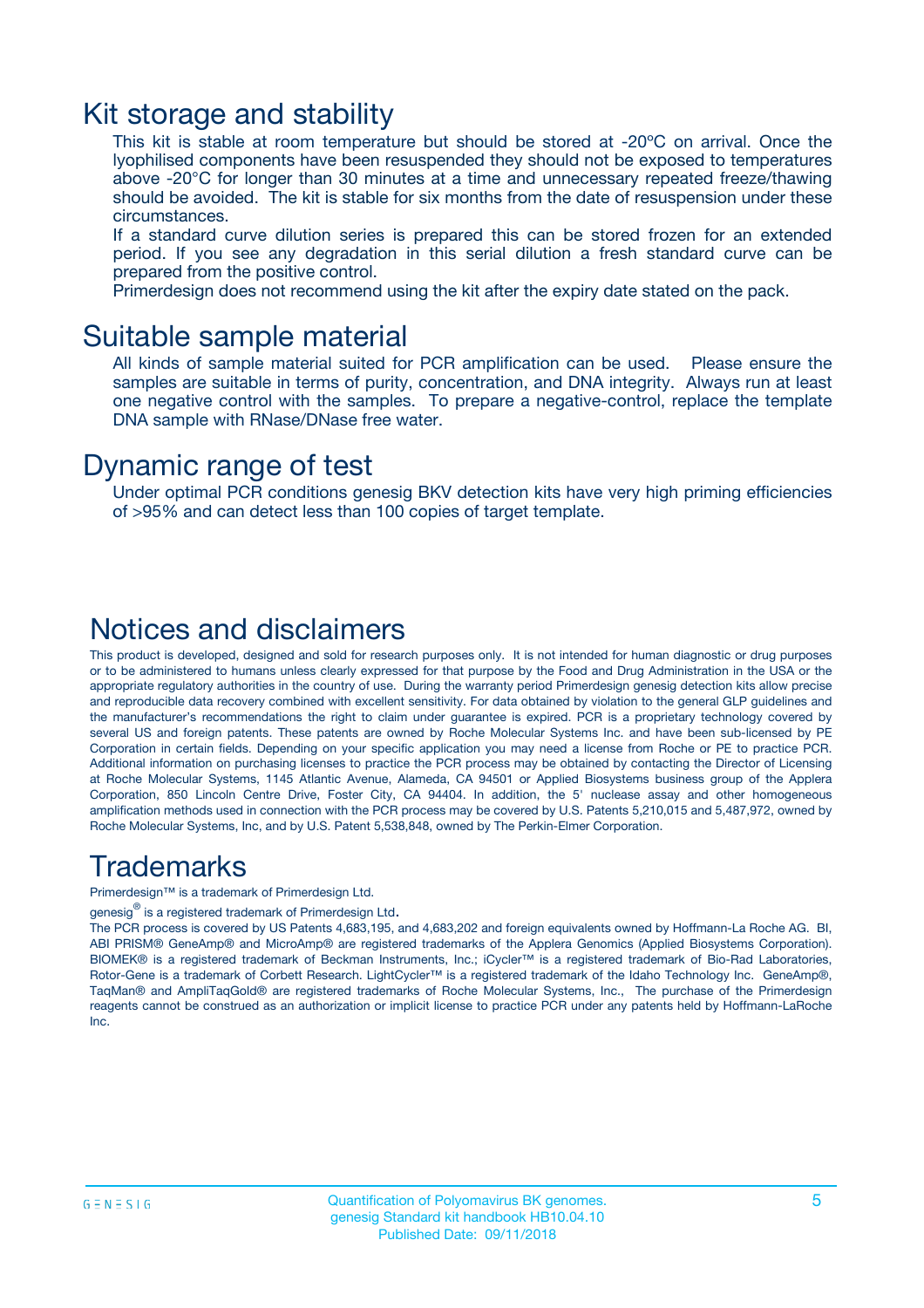# Principles of the test

#### **Real-time PCR**

A BKV specific primer and probe mix is provided and this can be detected through the FAM channel.

The primer and probe mix provided exploits the so-called TaqMan® principle. During PCR amplification, forward and reverse primers hybridize to the BKV DNA. A fluorogenic probe is included in the same reaction mixture which consists of a DNA probe labeled with a 5`-dye and a 3`-quencher. During PCR amplification, the probe is cleaved and the reporter dye and quencher are separated. The resulting increase in fluorescence can be detected on a range of qPCR platforms.

#### **Positive control**

For copy number determination and as a positive control for the PCR set up, the kit contains a positive control template. This can be used to generate a standard curve of BKV copy number / Cq value. Alternatively the positive control can be used at a single dilution where full quantitative analysis of the samples is not required. Each time the kit is used, at least one positive control reaction must be included in the run. A positive result indicates that the primers and probes for detecting the target BKV gene worked properly in that particular experimental scenario. If a negative result is obtained the test results are invalid and must be repeated. Care should be taken to ensure that the positive control does not contaminate any other kit component which would lead to false-positive results. This can be achieved by handling this component in a Post PCR environment. Care should also be taken to avoid cross-contamination of other samples when adding the positive control to the run. This can be avoided by sealing all other samples and negative controls before pipetting the positive control into the positive control well.

#### **Negative control**

To validate any positive findings a negative control reaction should be included every time the kit is used. For this reaction the RNase/DNase free water should be used instead of template. A negative result indicates that the reagents have not become contaminated while setting up the run.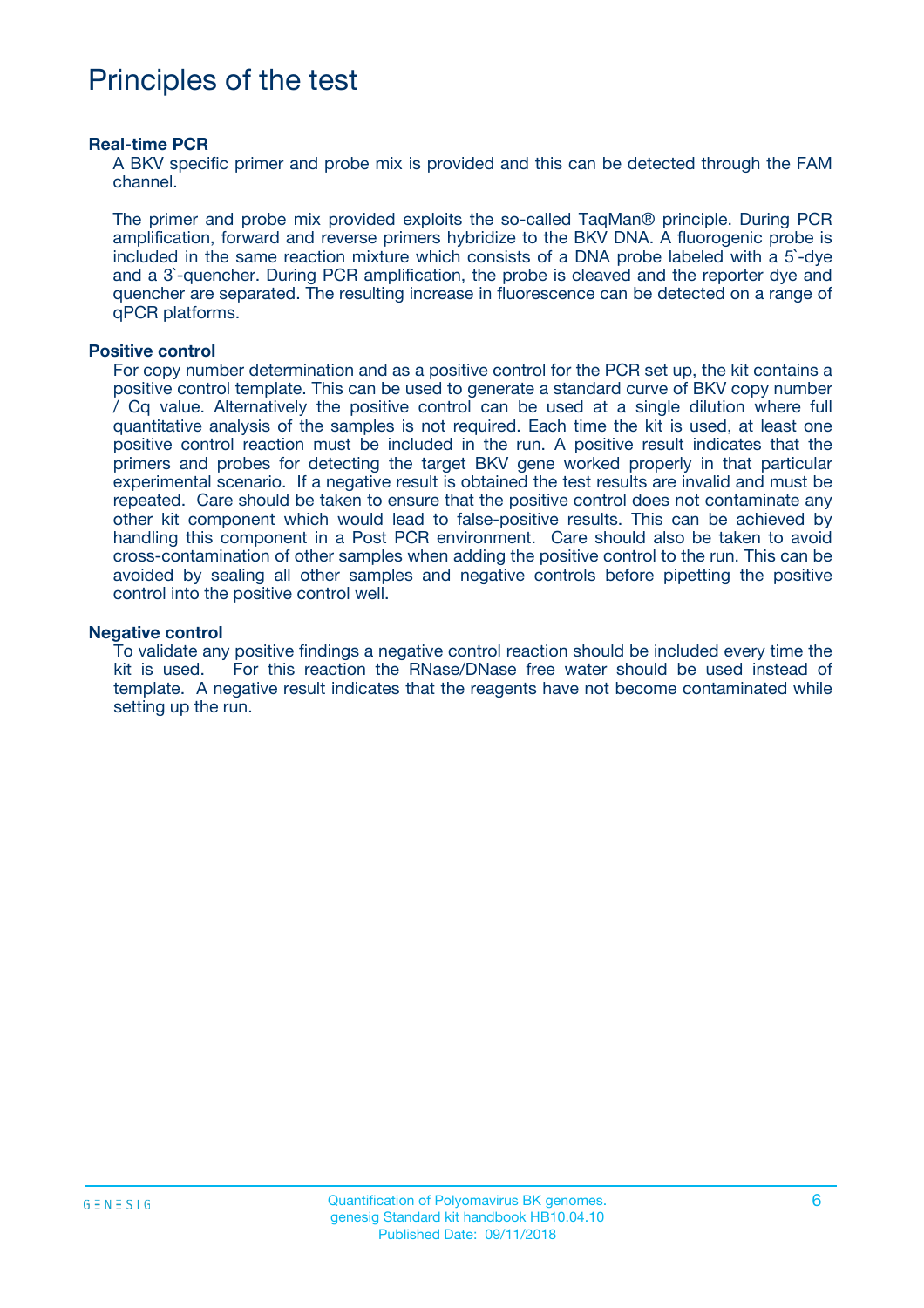## Resuspension protocol

To minimize the risk of contamination with foreign DNA, we recommend that all pipetting be performed in a PCR clean environment. Ideally this would be a designated PCR lab or PCR cabinet. Filter tips are recommended for all pipetting steps.

#### **1. Pulse-spin each tube in a centrifuge before opening.**

This will ensure lyophilised primer and probe mix is in the base of the tube and is not spilt upon opening the tube.

**2. Resuspend the kit components in the RNase/DNase free water supplied, according to the table below.**

To ensure complete resuspension, vortex each tube thoroughly.

| Component - resuspend in water | <b>Volume</b> |
|--------------------------------|---------------|
| <b>Pre-PCR pack</b>            |               |
| BKV primer/probe mix (BROWN)   | 165 ul        |

### **3. Resuspend the positive control template in the template preparation buffer supplied, according to the table below:**

To ensure complete resuspension, vortex the tube thoroughly.

| Component - resuspend in template preparation buffer |        |  |
|------------------------------------------------------|--------|--|
| <b>Post-PCR heat-sealed foil</b>                     |        |  |
| BKV Positive Control Template (RED) *                | 500 µl |  |

\* This component contains high copy number template and is a VERY significant contamination risk. It must be opened and handled in a separate laboratory environment, away from the other components.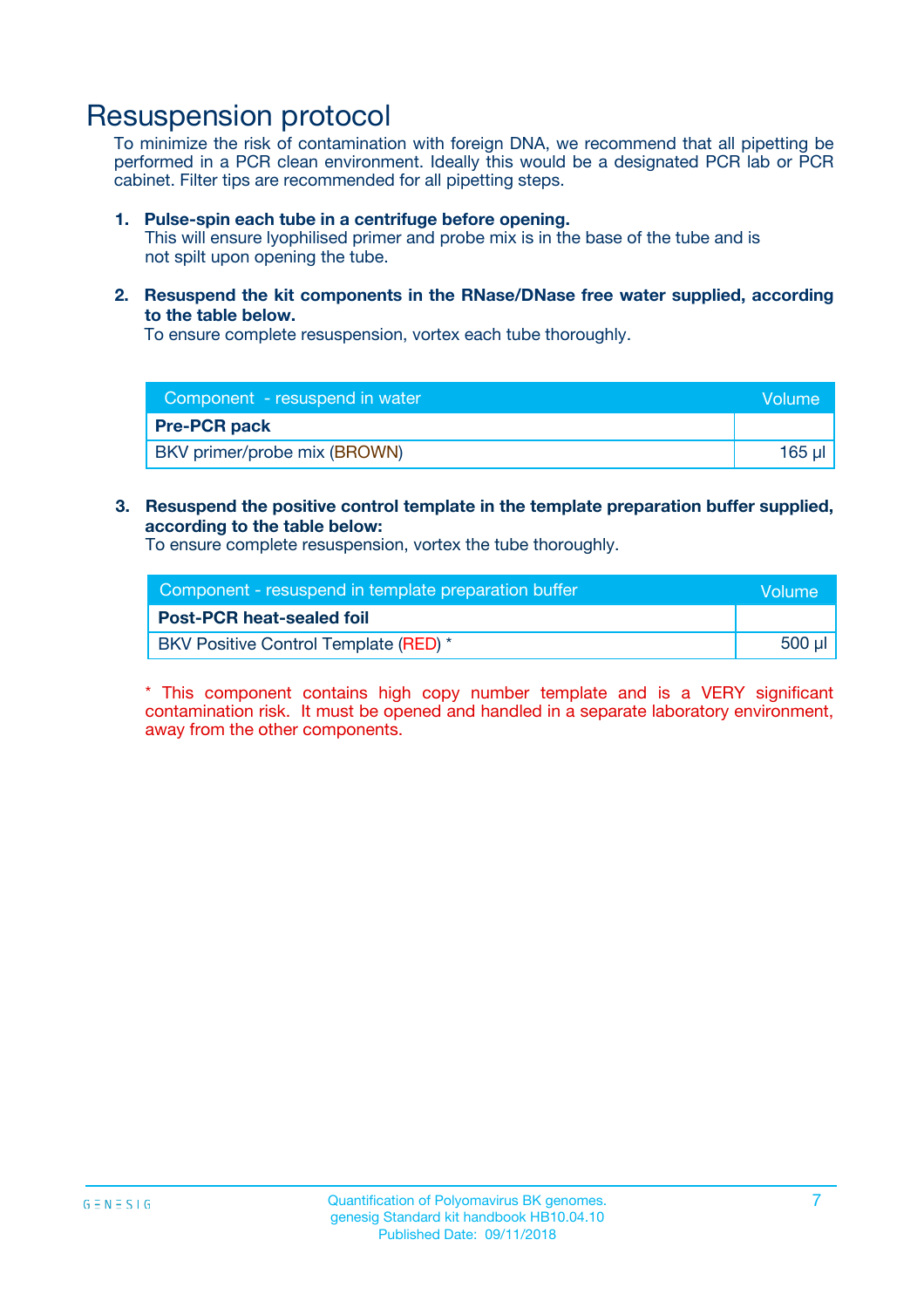# qPCR detection protocol

**1. For each DNA sample prepare a reaction mix according to the table below:** Include sufficient reactions for positive and negative controls.

| Component                                 | Volume          |
|-------------------------------------------|-----------------|
| oasig or PrecisionPLUS 2X qPCR Master Mix | 10 $\mu$        |
| BKV primer/probe mix (BROWN)              | 1 $\mu$         |
| <b>RNase/DNase free water (WHITE)</b>     | $4 \mu$         |
| <b>Final Volume</b>                       | 15 <sub>µ</sub> |

- **2. Pipette 15µl of this mix into each well according to your qPCR experimental plate set up.**
- **3. Prepare DNA templates for each of your samples.**
- **4. Pipette 5µl of DNA template into each well, according to your experimental plate set up.**

For negative control wells use 5µl of RNase/DNase free water. The final volume in each well is 20µl.

**5. If a standard curve is included for quantitative analysis, prepare a reaction mix according to the table below:**

| Component                                 | Volume     |
|-------------------------------------------|------------|
| oasig or PrecisionPLUS 2X qPCR Master Mix | 10 µl      |
| BKV primer/probe mix (BROWN)              | 1 µI       |
| <b>RNase/DNase free water (WHITE)</b>     | $4 \mu$    |
| <b>Final Volume</b>                       | $15$ $\mu$ |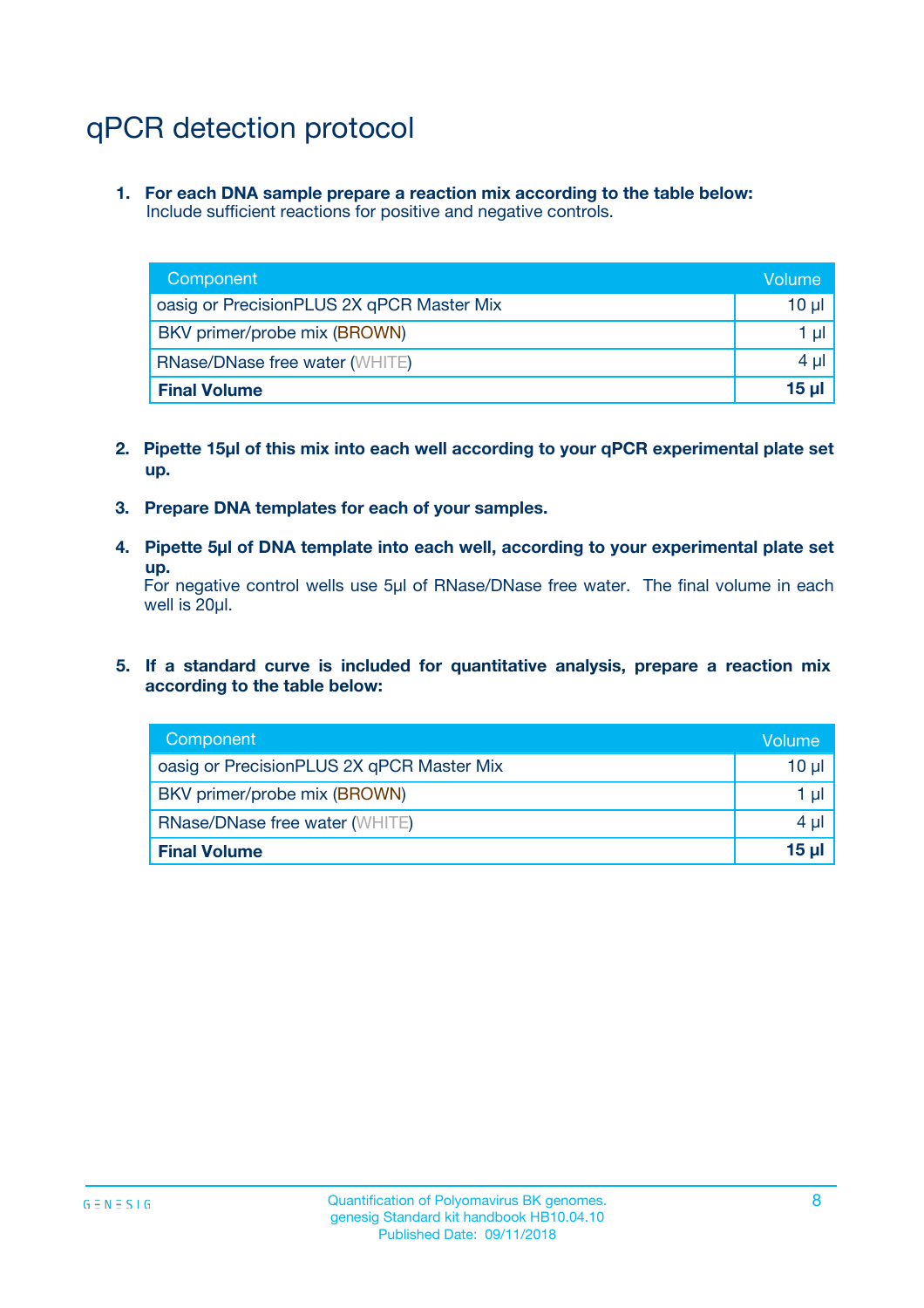### **6. Preparation of a standard curve dilution series.**

- 1) Pipette 90µl of template preparation buffer into 5 tubes and label 2-6
- 2) Pipette 10µl of Positive Control Template (RED) into tube 2
- 3) Vortex thoroughly
- 4) Change pipette tip and pipette 10µl from tube 2 into tube 3
- 5) Vortex thoroughly

Repeat steps 4 and 5 to complete the dilution series

| <b>Standard Curve</b>         | Copy Number*           |
|-------------------------------|------------------------|
| Tube 1 Positive control (RED) | $2 \times 10^5$ per µl |
| Tube 2                        | $2 \times 10^4$ per µl |
| Tube 3                        | $2 \times 10^3$ per µl |
| Tube 4                        | $2 \times 10^2$ per µl |
| Tube 5                        | 20 per $\mu$           |
| Tube 6                        | 2 per µl               |

\*The quantitative results produced by the genesig BKV kit can be converted to International Units by multiplying copy numbers by 1.12. This conversion factor was developed using RNA/DNA extracted (where applicable) from the WHO International Standard for BKV.

Users of this kit are advised that the conversion factor serves as a guide. For the highest level of accuracy, it is best practice to calculate conversion factors independently using the WHO International Standard. If unsure, please contact your local sales representative for details regarding the generation of the conversion factor to ensure it is applied in the most appropriate fashion.

7. Pipette 5µl of standard template into each well for the standard curve according to your experimental plate set up.

The final volume in each well is 20µl.

# qPCR amplification protocol

Amplification conditions using oasig or PrecisionPLUS2X qPCR Master Mix.

| <b>Step</b> |                   | <b>Time</b>     | <b>Temp</b> |
|-------------|-------------------|-----------------|-------------|
|             | Enzyme activation | 2 min           | 95 °C       |
| Cycling x50 | Denaturation      | 10 <sub>s</sub> | 95 $°C$     |
|             | DATA COLLECTION * | 60 s            | 60 °C       |

\* Fluorogenic data should be collected during this step through the FAM channel